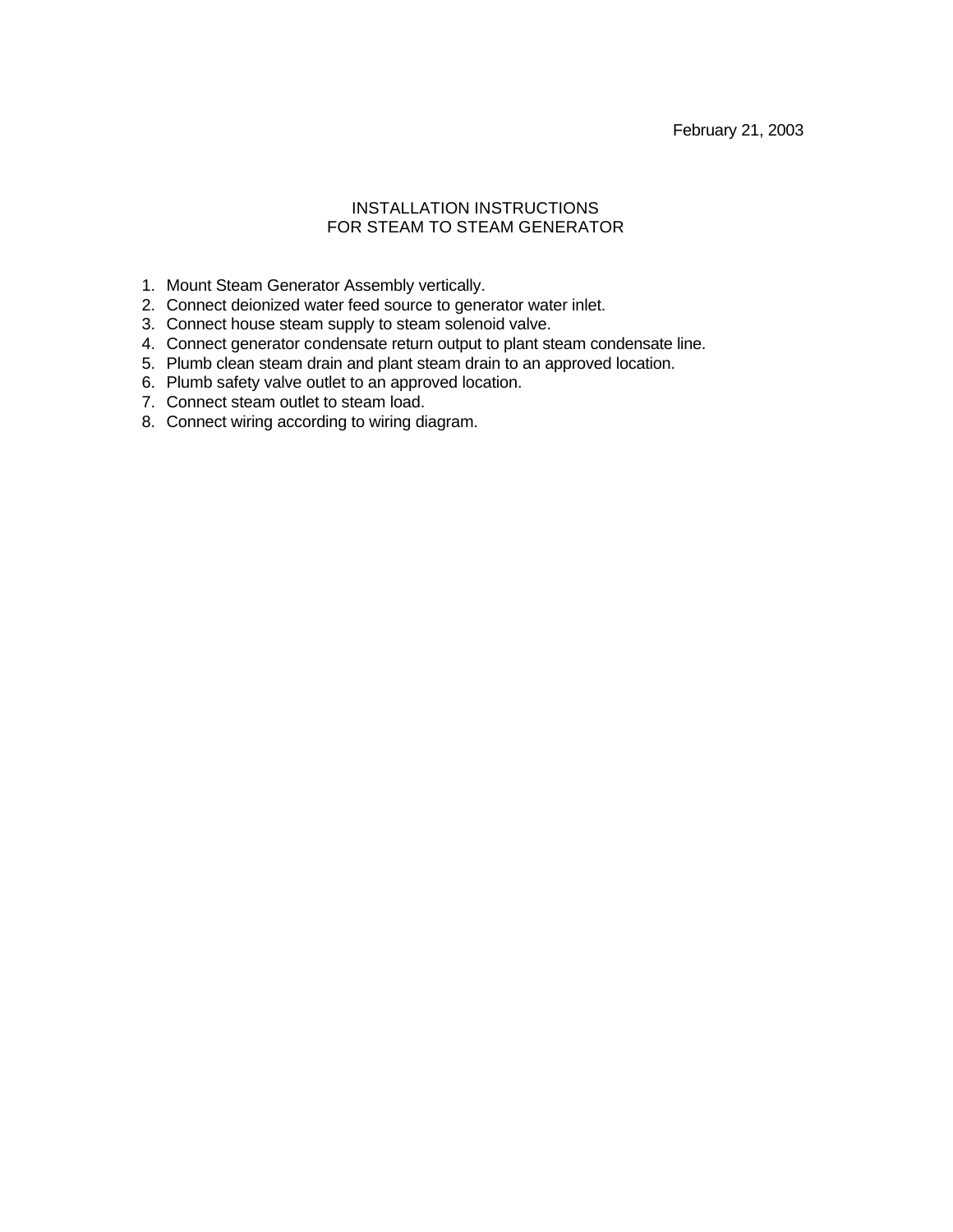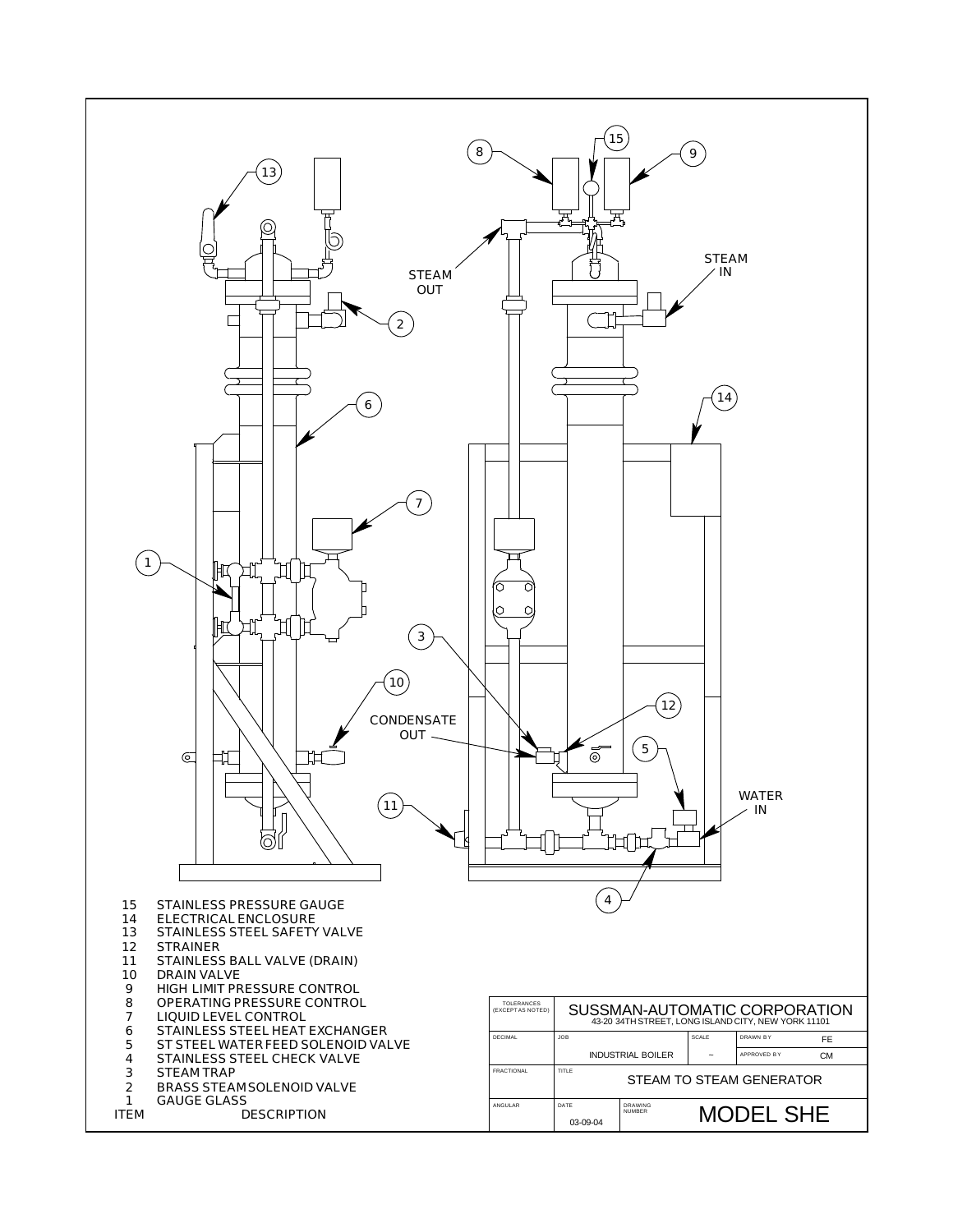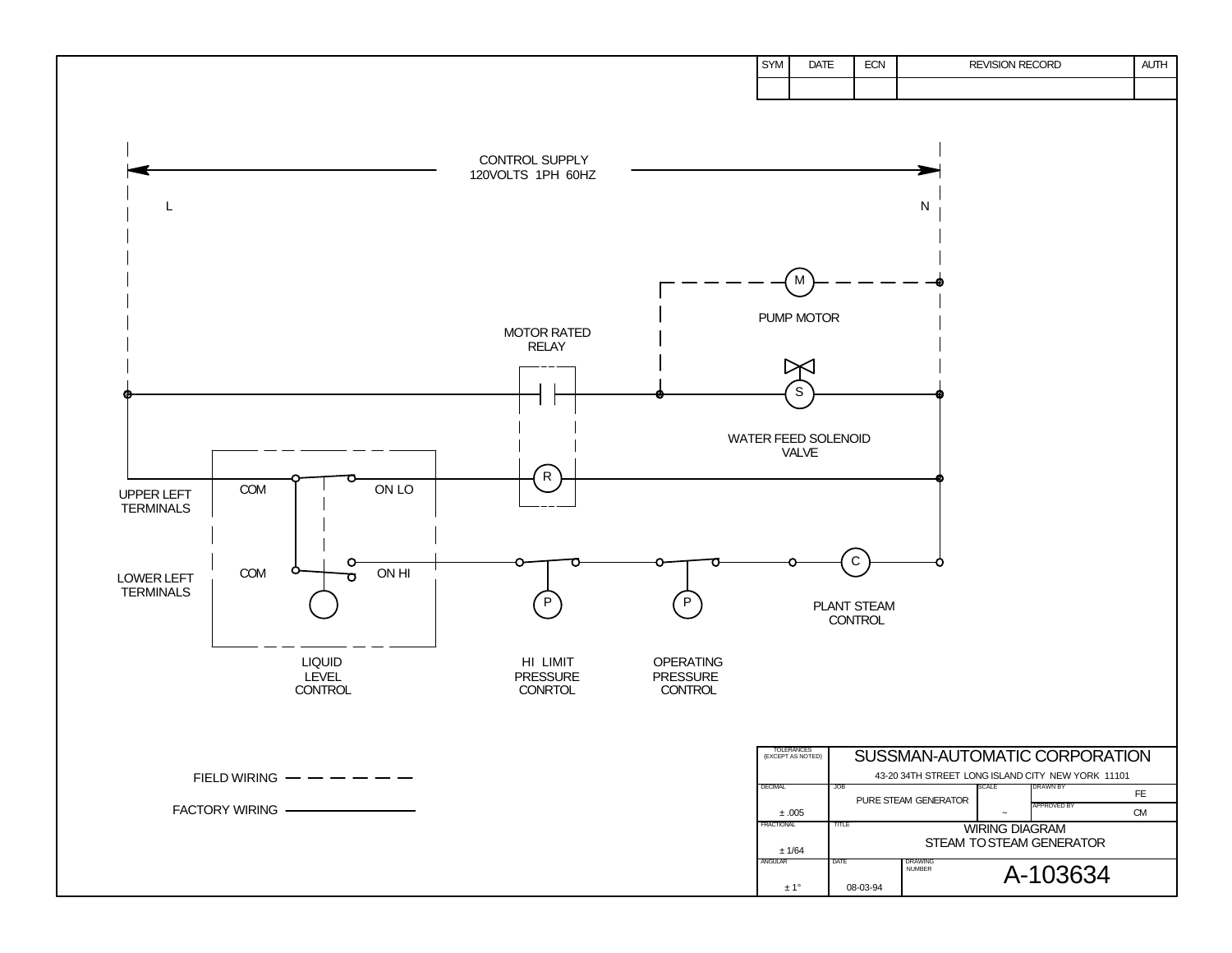#### **PRINCIPLE OF OPERATION**

THE SYSTEM CONSISTS OF STAINLESS STEEL HEAT EXCHANGER, LIQUID LEVEL CONTROL, PRESSURE CONTROLS, AND VARIOUS VALVES AND FITTINGS.

RAW PLANT STEAM IS INTRODUCED TO THE HEAT EXCHANGER SHELL THROUGH THE **STEAM SOLENOID VALVE**. STEAM CONDENSATE IS DISCHARGED FROM THE SHELL THROUGH THE **STEAM TRAP** AT THE SHELL OUTLET.

CLEAN WATER ENTERS THE HEAT EXCHANGER THROUGH THE **WATER FEED SOLENOID VALVE**. A **CHECK VALVE** PREVENTS STEAM FROM FLOWING BACK INTO THE PUMP. HEAT FROM RAW STEAM TURNS THE CLEAN WATER INTO STEAM IN THE **HEAT EXCHANGER** TUBES.

THE **LIQUID LEVEL CONTROL** IS CONNECTED TO THE HEAT EXCHANGER THROUGH A SERIES OF EQUALIZING PIPES. THE LIQUID LEVEL CONTROL PROVIDES LOW WATER CUT-OFF AND WATER FEED CONTROLS.

WHEN THE WATER LEVEL EXCEEDS THE MINIMUM OR MAXIMUM SET POINTS THE WATER FEED PUMP MOTOR IS ENERGIZED OR DE-ENERGIZED TO CONTROL WATER LEVEL. OPERATING WATER LEVEL IS AT APPROXIMATELY AT THE **SIGHT GLASS** LEVEL.

THE LOW WATER CUT-OFF SYSTEM DETECTS WATER LEVEL AND DE-ENERGIZES THE RAW STEAM SOLENOID VALVE WHEN WATER LEVEL FALLS A COUPLE OF INCHES BELOW MINIMUM LEVEL.

THE **OPERATING PRESSURE CONTROL** MONITORS THE CLEAN STEAM PRESSURE INSIDE THE TUBES AND ENERGIZES OR DE-ENERGIZES RAW STEAM SOLENOID VALVE TO MAINTAIN PROPER PRESSURE LEVEL.

THE **PRESSURE GAUGE** INDICATES THE CLEAN STEAM OUTPUT PRESSURE.

THE **HIGH LIMIT PRESSURE CONTROL** DOES THE SAME FUNCTION AS THE OPERATING PRESSURE CONTROL BUT AT A HIGHER PRESSURE LEVEL. IT IS A SAFETY BACK-UP FOR THE OTHER PRESSURE CONTROL.

THE **SAFETY VALVE** MECHANICALLY DISCHARGES STEAM WHEN MAXIMUM SYSTEM PRESSURE IS EXCEEDED.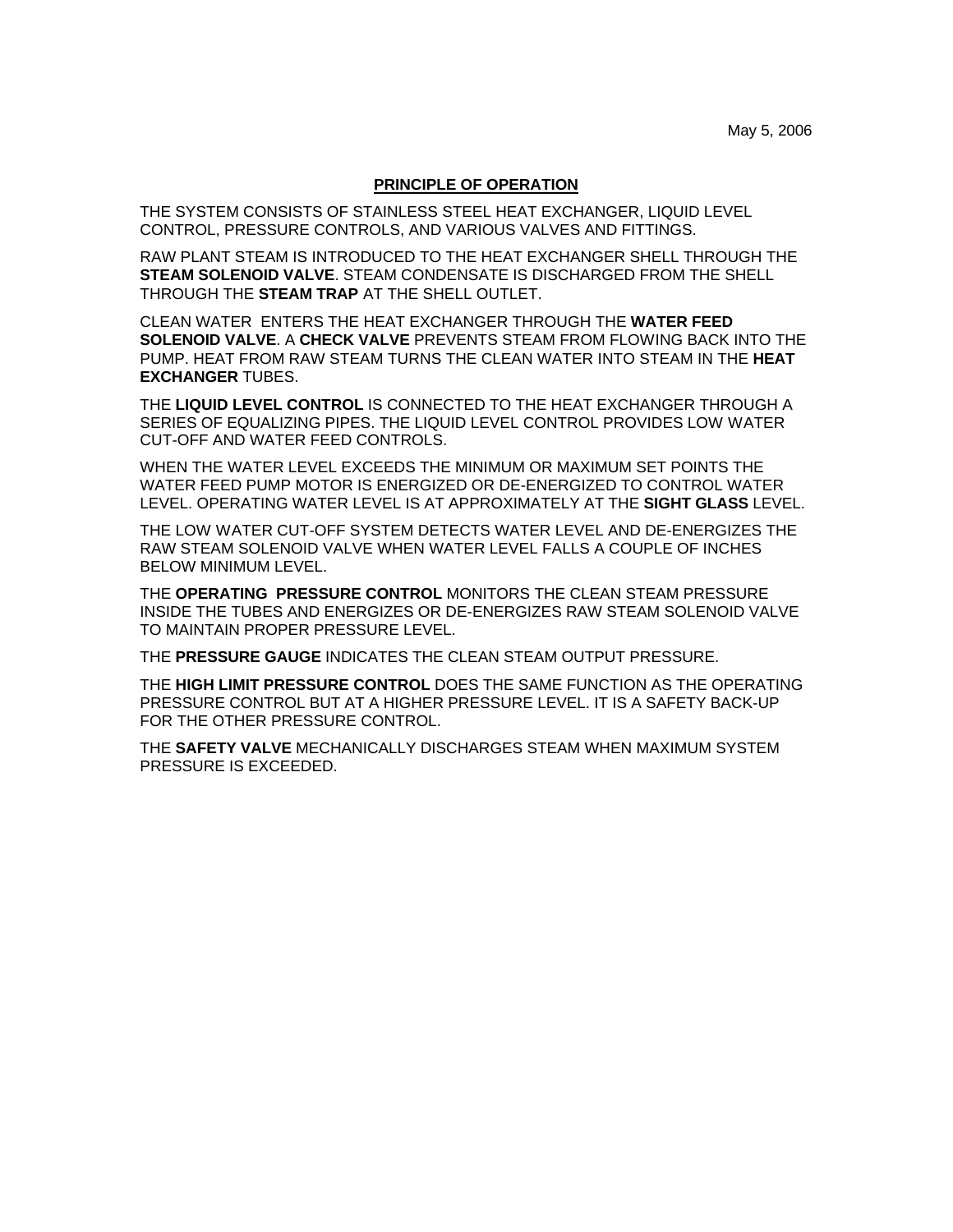#### Steam Heat Exchanger Pressure Control Adjustment

WARNING: Avoid contact with exposed live electric wires.

### SETTING MANUAL RESET HIGH LIMIT PRESSURE CONTROL

- 1. Turn off SHE control and temporarily short the two wires of Automatic Reset Pressure Control. Note wiring connections.
- 2. Turn on SHE control, shut off steam outlet and allow pressure to build up.
- 3. Steam pressure should build up to the factory set pressure; then the Manual Reset Pressure Control should trip.
- 4. Relieve boiler pressure to 70 psig below trip pressure.
- 5. Depress reset button of the Manual Reset Pressure Control to be sure switch is in the reset position.

To adjust:

- 6. Loosen Lock Ring on Adjusting Nut of Manual Reset High Limit Pressure Control. See Figures 1 and 2.
- 7. Turn Adjusting Nut 1/4 turn up or down using a 7/16 wrench.

CAUTION: Adjustment nut will turn easily until it hits a stop. Do not over torque. Over torquing may cause damage.

- 8. Repeat steps 3 to 8 above, adjusting 1/4 turn at a time until Pressure Control cuts off below the safety valve set point, preferably 10 psi below or lower.
- 9. Secure Lock Ring on Adjusting Nut.
- 10. Depress reset button to be sure switch is in the reset position.
- 11. Turn off SHE control and reconnect wires of Automatic Reset Pressure Control. (See step 1).